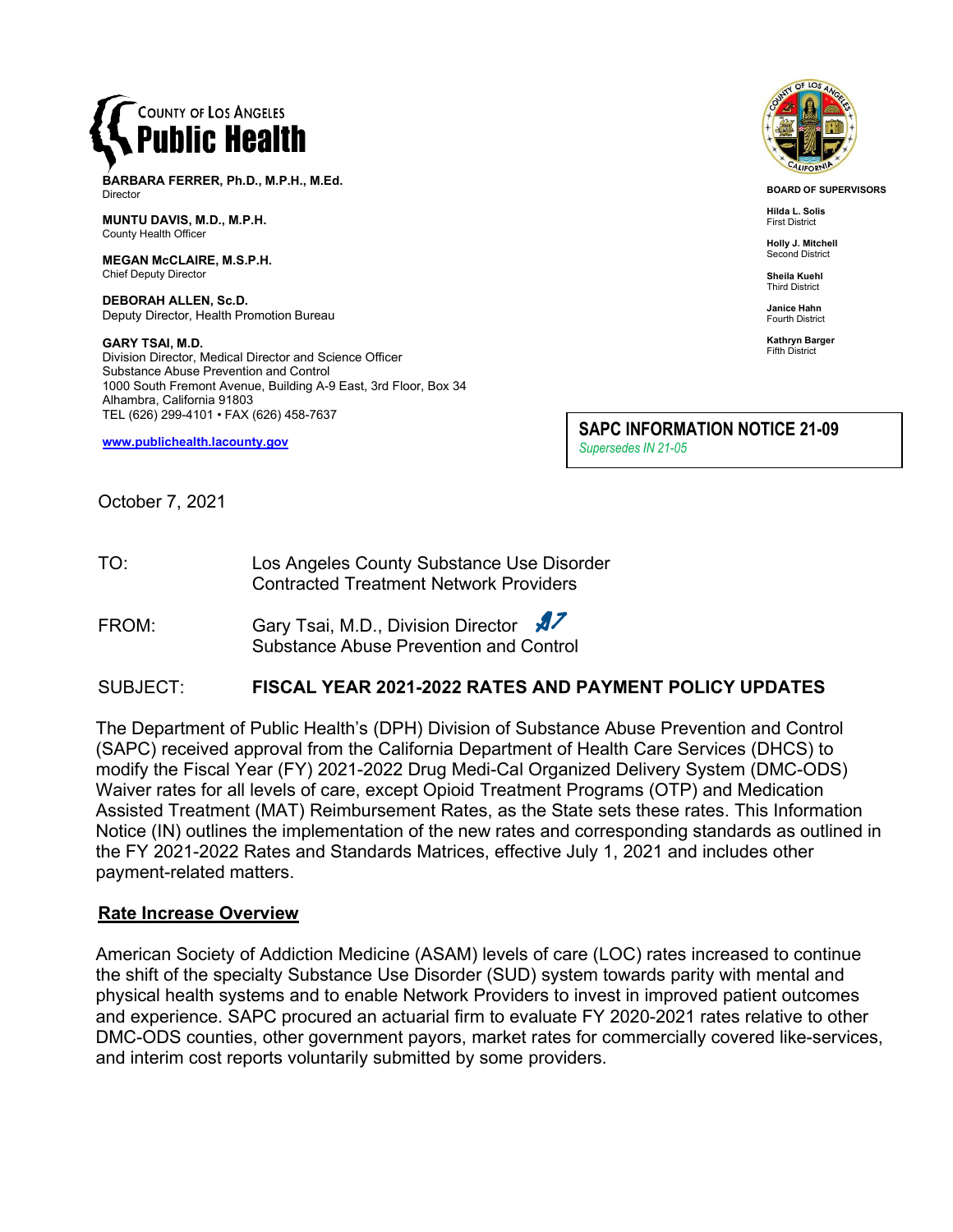SAPC IN 21-09 October 7, 2021 Page 2 of 7

For FY 2021-2022:

- SAPC is returning to a standard base rate model for services, which removes staff modifiers for all LOCs.
- Nearly all DMC base rates for reimbursable services are increasing, including by the allowable Medicare Market Basket Inflator of 2.3% for all LOCs.
- SAPC continues to implement increases above the base rate for perinatal (+7.81%) and youth (+2.14%) specialized programs; documentation time for all LOCs; and travel time for approved field-based services.

| FY 21-22 Changes over Standard Base Rate |                |  |
|------------------------------------------|----------------|--|
| ASAM 1.0 - Outpatient                    | $+15.6%$       |  |
| ASAM 2.0 - Intensive Outpatient          | $+14.4%$       |  |
| ASAM 3.1, 3.3, 3.5 - Residential         | $+8.4%$        |  |
| ASAM 1-WM, 2-WM, 3.2-WM                  | $+2.3%$        |  |
| ASAM 3.7-WM*                             | $+12.5%$       |  |
| ASAM 4-WM*                               | $+11.9%$       |  |
| <b>Case Management</b>                   | $+5.8%$        |  |
| <b>Recovery Support Services</b>         | $+33.0%$       |  |
| <b>Opioid Treatment Programs</b>         | Not Applicable |  |

\*An increase was applied to ASAM 3.7 WM and ASAM 4.0 WM to include the costs to deliver case management as a component of the day rate

#### **Population Modifiers**

DHCS requires programs specializing in serving pregnant and parenting women (PPW) and youth to comply with the [Perinatal Practice Guidelines](https://www.dhcs.ca.gov/individuals/Documents/Perinatal_Practice_Guidelines_FY1819.pdf) and [Youth Treatment](https://www.dhcs.ca.gov/individuals/Documents/Youth_Treatment_Guidelines.pdf) [Guidelines,](https://www.dhcs.ca.gov/individuals/Documents/Youth_Treatment_Guidelines.pdf) respectively. This enhanced rate is designed to continue to help providers meet these expectations, in addition to other local requirements (i.e., pregnancy intention services within PPW programs). Each Network Provider site that meets the criteria as a PPW or youth-tailored program, which includes identification as such on the Service and Bed Availability Tool (SBAT), is eligible for this enhanced rate for allowable DMC-ODS services. These modifiers do not apply to supplemental PPW services for transportation and childcare as these rates are set by Federal and State entities. PPW sites that also serve pregnant/parenting youth only receive the PPW modifier.

SAPC is developing enhanced guidelines for PPW and youth services in collaboration with network providers that will be required for continued receipt of increased rates and participation as a specialized service location.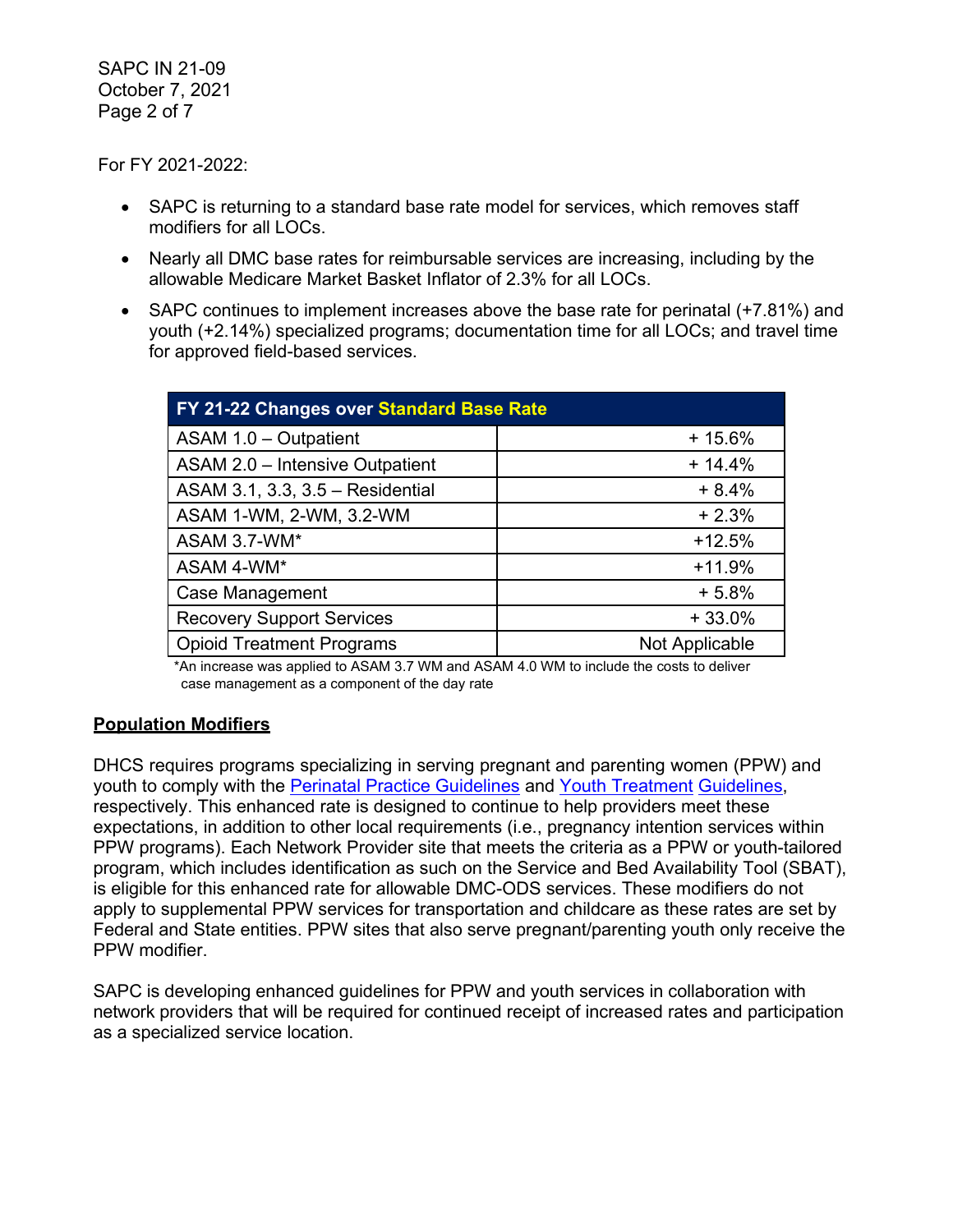| SITE QUALIFICATIONS FOR POPULATION MODIFIERS |                                                                                                                                                                                                                                                                                                                                                                                                                                                                                                                                                                                                                                                                                                                                                                                                                                                                                                                                                                                                         |                 |  |
|----------------------------------------------|---------------------------------------------------------------------------------------------------------------------------------------------------------------------------------------------------------------------------------------------------------------------------------------------------------------------------------------------------------------------------------------------------------------------------------------------------------------------------------------------------------------------------------------------------------------------------------------------------------------------------------------------------------------------------------------------------------------------------------------------------------------------------------------------------------------------------------------------------------------------------------------------------------------------------------------------------------------------------------------------------------|-----------------|--|
| <b>Population</b><br><b>Modifier</b>         | <b>Criteria</b>                                                                                                                                                                                                                                                                                                                                                                                                                                                                                                                                                                                                                                                                                                                                                                                                                                                                                                                                                                                         | <b>Increase</b> |  |
| Youth<br>12-17 years<br>of age<br>"HA"       | Experience serving youth (ages 12 through 17) in 2 of the<br>$\bullet$<br>last 7 years.<br>Demonstrated experience using evidence-based practices<br>$\bullet$<br>that are specific to youth.<br>Counselors and/or Licensed Practitioner of the Healing Arts<br>$\bullet$<br>(LPHA) providing direct SUD treatment services to youth,<br>young adults and families have a minimum of 2 years'<br>experience providing youth services, which includes working<br>with youth who are runaways, victims of abuse and pregnant<br>or with children.<br>Policies and procedures for addressing the needs of youth<br>$\bullet$<br>with SUD, such as ensuring developmentally appropriate<br>services, family involvement, composition of group<br>counseling, etc.<br>Network Provider owner, key staff, and all individuals<br>$\bullet$<br>providing direct services to youths passed a background<br>investigation to the satisfaction of County.<br>Listed on the SBAT as a qualified site.<br>$\bullet$ | 2.14%           |  |
| Pregnant or<br>Parenting<br>Women<br>"HD"    | Current DMC certification for perinatal services.<br>$\bullet$<br>Counselors and/or LPHAs providing direct SUD treatment<br>$\bullet$<br>services to perinatal women must have minimum of 2 years<br>of experience providing women- specific evidence-based or<br>best practices which includes, but is not limited to: Trauma-<br>Informed and Integrated Trauma Services, relational or<br>cultural approaches that focus on the relevance and<br>centrality of relationships, assessing and reviewing the<br>history of interpersonal violence, women-only therapeutic<br>environments, parenting support, parenting skills, and family<br>reunification services as applicable.<br>Listed on the SBAT as a qualified site.<br>$\bullet$                                                                                                                                                                                                                                                             | 7.81%           |  |

# **Telehealth and Telephone Services**

Effective November 1, 2021, services provided via telehealth or telephone services must include the appropriate modifier and place of service code.<sup>1</sup> There is a maximum of four modifiers that can be applied to a claim. In instances where the telephone or telehealth modifier is needed and supersedes the four modifier max, instruction is to drop the youth modifier HA.

|                   | <b>Place of Service Code</b> | <b>Modifier</b> |
|-------------------|------------------------------|-----------------|
| <b>Telehealth</b> |                              |                 |
| <b>Telephone</b>  | ገጣ                           | cr.             |

<span id="page-2-0"></span><sup>1</sup> [DHCS Behavioral Health Information Notice 21-047](https://www.dhcs.ca.gov/Documents/BHIN-21-047-Telehealth-Guidance-for-SMHS-and-SUD-Medi-Cal.pdf)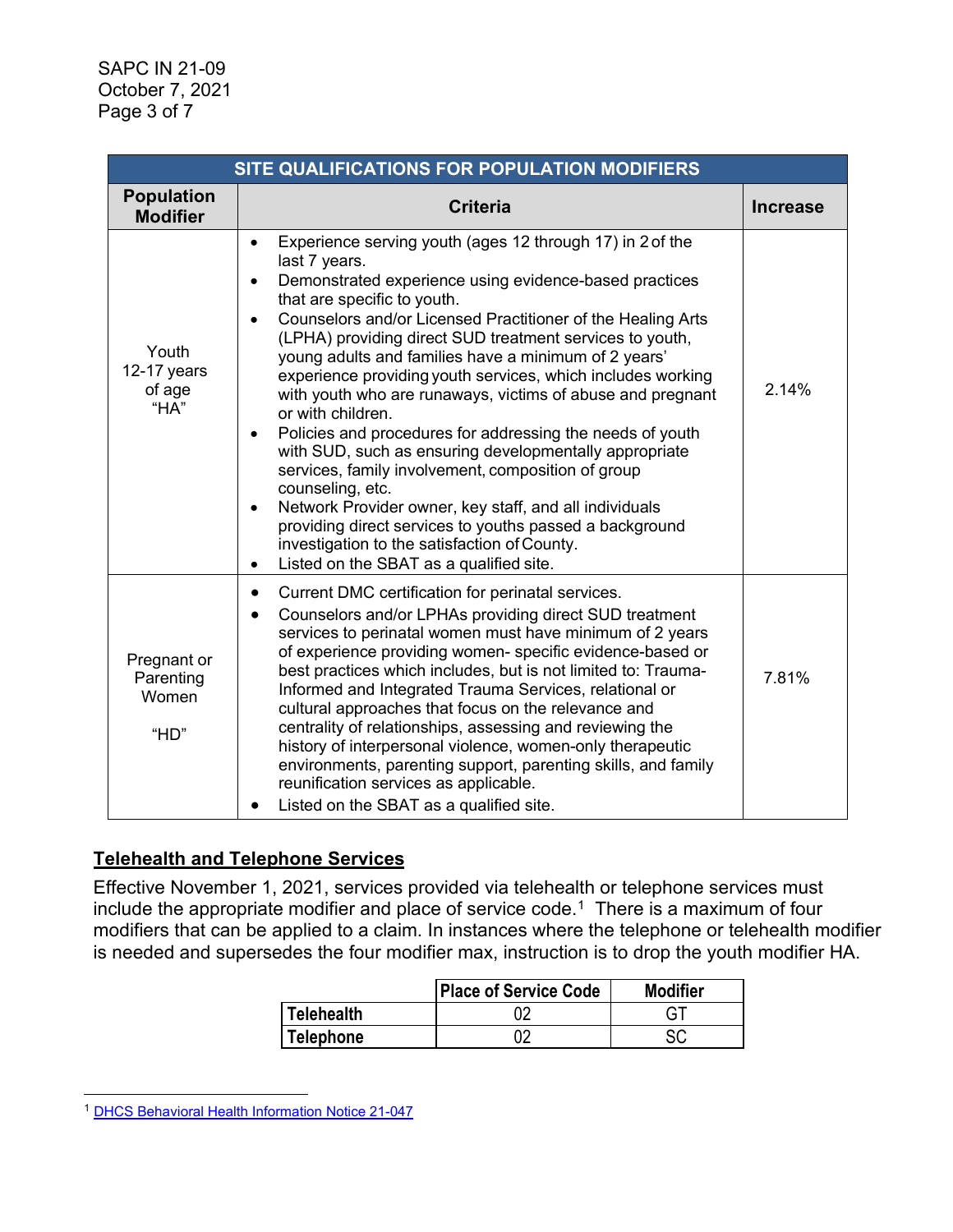SAPC IN 21-09 October 7, 2021 Page 4 of 7

### **Documentation Time**

To support Network Providers' ability to effectively document delivered services, practitioners will be able to claim the amount of time required to draft the note in the EHR as follows, and commencing upon Sage configuration unless otherwise noted in the attached instructions form:

Service-Based LOC: For ASAM 1.0 and 2.1, up to 10-minutes of documentation time per patient for group services using 1-minute increments and up to 15-minutes for individual services in 15-minute increments.

Day Rate-Based LOC: For ASAM 3.1, 3.3, 3.5, 1-WM, 2-WM, 3.2-WM, 3.7-WM, and 4-WM, SAPC incorporated the cost of documentation into the daily rate. Separate claim submissions are not permitted. Daily or per service notes are now required for these levels of care; the weekly note allowance has been discontinued effective July 1, 2020.

Per DHCS, and as outlined in the DMC-ODS State-County Intergovernmental Agreement, timespent (e.g., start and end time) documenting service delivery must be included in a Progress Note or Miscellaneous Note in addition to the time spent (e.g., start and end time) conducting the service to avoid disallowance. SAPC will monitor this requirement.

## **Travel Time**

When providing Outpatient (ASAM 1.0) or Intensive Outpatient (ASAM 2.1) treatment servicesfor at least 60-minutes at a SAPC approved Field-Based Service location, the performing provider (e.g., SUD Counselor) will be able to add travel time to and from the approved location, up to 30-minutes each way, unless otherwise approved in the Field-Based Service application and based on a SAPC identified gap in network adequacy (e.g., Catalina Island). The Progress Note or Miscellaneous Note must include the start and end time of the travel in each direction in addition to the start and end time of the direct service.

#### **Screening and Referral Connections**

To improve the patient experience and reduce unnecessary paperwork, any individual who first presents at a Network Provider must receive either the electronic Youth Engagement Screener (ages 12 through 17) or ASAM CO-Triage screener (18 years of age and older) to determine the Provisional LOC prior to receipt of the full ASAM assessment. Providers must also complete the *Referral Connections Form* in the Sage system, which outlines attempts to make an appointment for a full ASAM Assessment and the associated outcome. The maximum payment per patient per day per provider agency is \$30.00 in all LOCs. The screening is not separately reimbursable when also claiming the Clinical Day rate on the same day.<sup>[2](#page-3-0)</sup>

A Youth Engagement Screener or CO-Triage screening is not reimbursable when referrals originate from the Client Engagement and Navigation Services (CENS), Connecting to Opportunities for Recovery and Engagement (CORE) Centers, or the Substance Abuse Service Helpline (SASH).

<span id="page-3-0"></span><sup>2</sup> Day Rate Based LOCs include ASAM levels 1-WM, 2-WM, 3.2-WM, 3.7-WM, 4-WM, 3.1, 3.3, 3.5.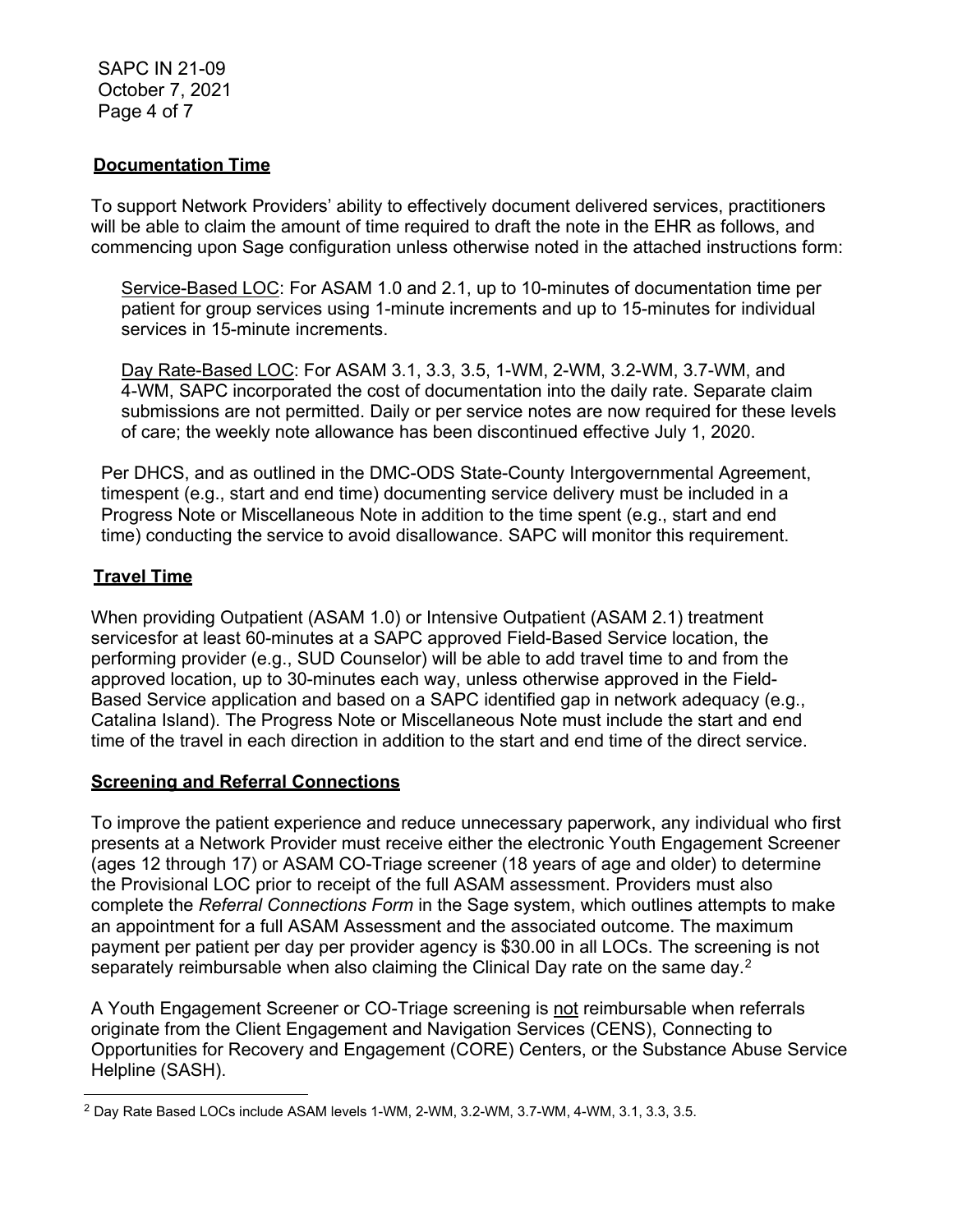SAPC IN 21-09 October 7, 2021 Page 5 of 7

### **Residential Treatment Services**

Pursuant to new State guidelines<sup>[3](#page-4-0)</sup>, DMC now reimburses for medically necessary residential treatment and does not stipulate limits related to number of admissions or duration of stay for any Medi-Cal enrolled beneficiary. Therefore, residential admissions for Medi-Cal beneficiaries need to have a corresponding authorization under the DMC funding source.

#### **Case Management Services**

Case Management is a collaborative and coordinated approach to the delivery of health and social services that connects and coordinates appropriate needed services to address specific concerns and barriers to meet treatment plan goals on behalf of the patient. Effective January 1, 2021, SAPC removed the 10-hour or 40-unit per month maximum cap for Case Management Services (H0006) for patients meeting medical necessity criteria. The standalone uncapped benefit applies to most Levels of Care, with the exception of Withdrawal Management Levels 3.7, and 4, where the benefit is incorporated into the day rate and is not a separate billable service. Case Management services may be delivered face-to-face, by telephone or through telehealth supportive services.

### **Recovery Support Services**

The rate for Recovery Support Services benefit has been standardized across all service components except for Screening and Case Management. The Sage system is also being configured to comply with new State guidance<sup>[4](#page-4-1)</sup> that now permits concurrent enrollment in a treatment LOC and serving beneficiaries without a remission diagnosis.

The Sage system will be configured to allow Recovery Support Services to be authorized through a provider authorization which does not require a SAPC utilization management review prior to provider billing for services. Providers are still responsible for conducting medical necessity evaluations and documenting rationale for level of care determination in the clinical record. Through this process providers will be issued Provider Authorizations (PAUTH) with the appropriate Recovery Support Services U codes and previous level of care U code combinations needed to ensure proper adjudication. Providers are instructed to claim using the U code for the DMC certified level of care of the site where the Recovery Support Services was delivered.

#### **Recovery Bridge Housing**

Recovery Bridge Housing (RBH) rates for adult and PPW locations continue at \$50.00 and \$55.00 per person per day, respectively. Children accompanying the parent in a qualified PPW program are reimbursed at the same rate as the parent. Additional information on the PPW benefit is included in the Pregnant and Parenting Specialization Enhanced Rates and Staffing Modifiers matrix and the most current version of the Provider Manual.

<span id="page-4-0"></span><sup>3</sup> [DHCS Behavioral Health Information Notice 21-021](https://www.dhcs.ca.gov/formsandpubs/Pages/2021-MHSUDS-BH-Information-Notices.aspx)

<span id="page-4-1"></span><sup>4</sup> [DHCS Behavioral Health Information Notice 21-020](https://www.dhcs.ca.gov/Documents/BHIN-21-020-DMC-ODS-Clarification-on-Recovery-Services.pdf)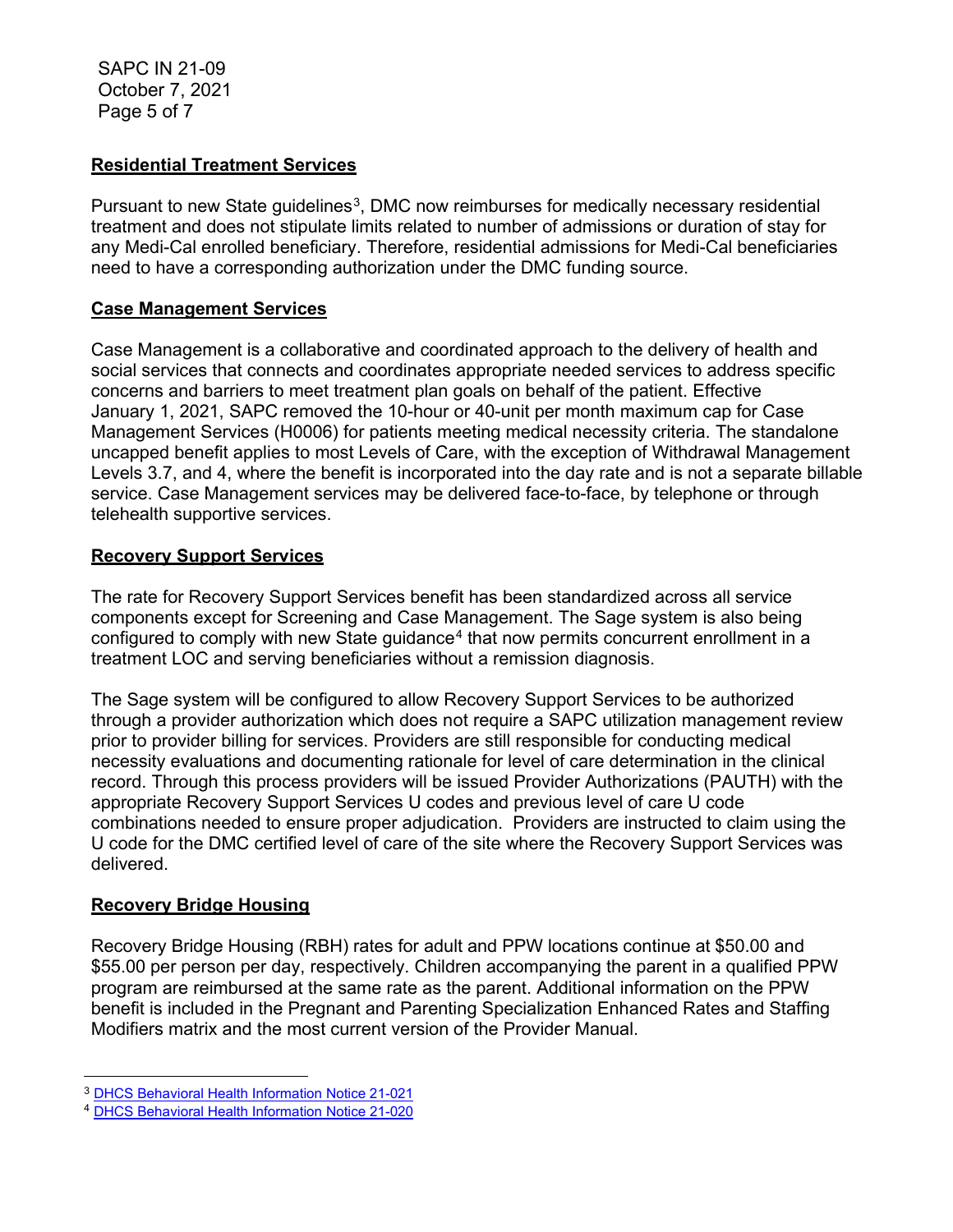SAPC IN 21-09 October 7, 2021 Page 6 of 7

### **Room and Board**

The Room and Board rate remains \$25.00 for all LOCs. This will require residential and withdrawal management sites to reevaluate how claims are allocated during cost reporting. If you have any questions, please reach out to your SAPC Finance Analyst.

#### **Opioid Treatment Programs**

### *National Drug Codes*

Under the DMC-ODS, OTPs must offer Buprenorphine-Mono, Buprenorphine-Naloxone, Disulfiram, and Naloxone in addition to methadone.<sup>[5](#page-5-0)</sup> The National Drug Code (NDC), according to DHCS' [Information Notice 19-033 a](https://www.dhcs.ca.gov/formsandpubs/Documents/MHSUDS%20Information%20Notices/MHSUDS_Information_Notices_2019/MHSUDS-Information-Notice-19-033-NDC-MAT-FINAL.pdf)nd the [NDC MAT List,](https://www.dhcs.ca.gov/formsandpubs/Documents/MHSUDS%20Information%20Notices/MHSUDS_Information_Notices_2019/MHSUDS-Information-Notice-19-033-Exhibit-A-NDC-List-for-DMC-ODS-MAT-Services.pdf) must be included in all claims for additional Medications for Addiction Treatment (MAT), excluding methadone, beginning

July 1, 2019. Furthermore, to enable Buprenorphine prescribing, qualified prescribers must have the required Drug Enforcement Administration (DEA) X-Waiver.

### *Counseling Requirements*

Patients in OTP settings can receive individual and/or group counseling in excess of 200 minutes (20 10-minute increments) per month if medically justified and documented in the beneficiary record.<sup>[6](#page-5-1)</sup>

#### *HIV and HCV Testing*

DHCS factored in the cost to conduct the Human Immunodeficiency Virus (HIV) and the Hepatitis C Virus (HCV) tests within the OTP rates. As such, this service must be documented via the claims system at a \$0.00 rate value.

#### **Client Engagement and Navigation Services (CENS)**

CENS hourly rate for approved co-locations continues at \$73.70 per CENS counselor which continues to support documentation and transportation requirements.

#### **ASAM 1.0 AR**

Until SAPC receives further State guidance on how to submit DMC claims for individuals 12 through 20 years of age who are at-risk of but do not meet criteria for a SUD diagnosis, member authorizations are suspended and should not be submitted to the Quality Improvement and Utilization Management Unit for review or Sage for claims reimbursement. Authorized Youth Network Providers can continue to submit paper-based claims to SAPC in accordance with the letter titled "Youth At-Risk Memo" dated June 9, 2021. The paper-based process will sunset for DMC reimbursable claims once the payment process has been established within Sage.

<span id="page-5-0"></span><sup>&</sup>lt;sup>5</sup> DHCS MHSUDS [Information](https://www.dhcs.ca.gov/formsandpubs/Documents/MHSUDS%20Information%20Notices/MHSUDS_Information_Notices_2018/MHSUDS_Information_Notice_18_036_MAT_FY_1819.pdf) Notice 18-036 or as subsequently modified by the State

<span id="page-5-1"></span><sup>6</sup> DHCS MHSUDS [Information](https://www.dhcs.ca.gov/formsandpubs/Documents/Info%20Notice%202015/MHSUDS_15_028_NTP.pdf) Notice 15-028 or as subsequently modified by the State.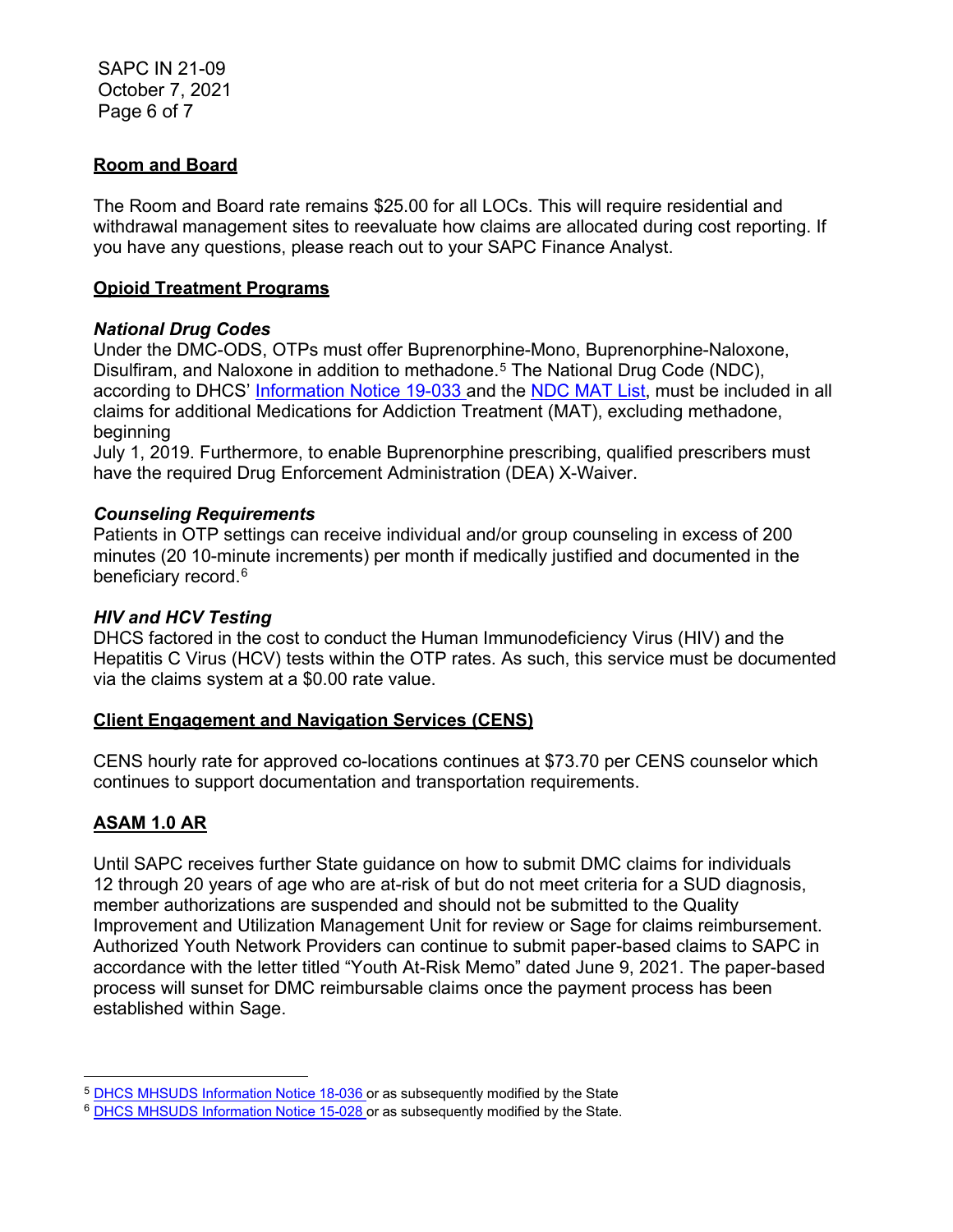SAPC IN 21-09 October 7, 2021 Page 7 of 7

## **Medi-Cal Application or Transfer Pending**

SAPC is continuing the "Pending Medi-Cal Enrollment and Transfer Allowance" intended to ensure that the SAPC treatment provider network does not deny admission to SUD treatment for patients who are presumed to meet the eligibility criteria for Medi-Cal or My Health LA. The policy allows providers to receive reimbursement in advance for patients who are eligible and in the process of applying for Medi-Cal or whose benefits need to be transferred from another County to Los Angeles County. This is permitted for up to thirty (30) consecutive calendar days for new patients who have not already been a recipient of this opportunity at another LOC within the same network provider or at another network provider site during the fiscal year (**limit one per patient per fiscal year system-wide**). It does not, however, apply to patients whose Medi-Cal benefits lapsed during the treatment episode.

Because Medi-Cal benefits are generally retroactive to the date of application submission, providers must help patients submit their Medi-Cal application or transfer as soon as possible during the admission process. The provider is expected to conduct case management for this purpose and continue delivering services after the 30-day period while Medi-Cal is pending. Additionally, Medi-Cal or My Health LA-eligible beneficiaries/participants may not be charged sliding scale fees or flat fees.

Providers are required to ensure that the *Financial Eligibility Form* in Sage reflects the funding sources available to patients, including both non-DMC and DMC funding. Once Medi-Cal is obtained, the provider must change the *Financial Eligibility Form* in Sage to indicate DMC as the primary payor as this enables previously non-submitted claims to be sent to the State for payment. SAPC will be monitoring and enforcing this policy to ensure that providers are enrolling patients into the appropriate funding source. SAPC will use both technical assistance and compliance measures to support this enforcement.

## **Authorization Submission Deadline**

Member authorizations and reauthorizations must be submitted to the SAPC Quality Improvement and Utilization Management Unit within thirty (30) calendar days of admission or within thirty (30) calendar days of the start date of reauthorizations. This aligns with local requirements to complete initial assessments within seven (7) days of admission for adults and fourteen (14) days for youth. This also limits financial liability and recoupment potential by ensuring completion of assessments and Treatment Plans within State DMC deadlines. SAPC is in the process of determining implication and possible changes to this process as a result of recent State guidance<sup>[7](#page-6-0)</sup> and will update providers accordingly.

Member authorizations and reauthorizations submitted after thirty (30) calendar days of the admission date or reassessment date may result in determinations that medical necessity was not established according to both State and SAPC contract requirements. In this scenario, only those services provided after medical necessity is established will be reimbursed.

<span id="page-6-0"></span><sup>7</sup> [DHCS Behavioral Health Information Notice 21-019](https://www.dhcs.ca.gov/Documents/BHIN-21-019-DMC-ODS-Updated-Policy-on-Medical-Necessity-and-Level-of-Care.pdf)